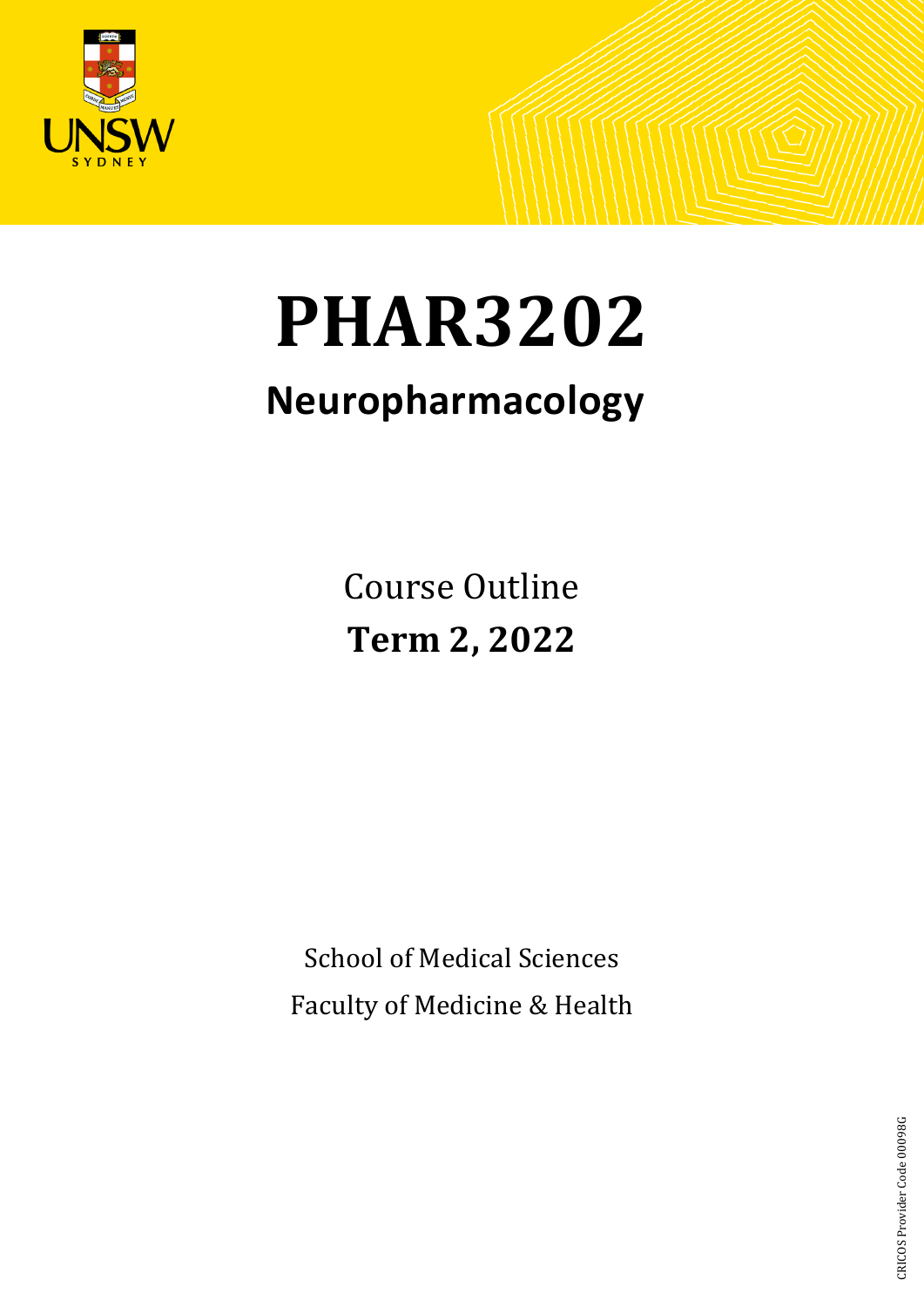# **Table of Contents**

| 1. Staff                                                          | 3  |
|-------------------------------------------------------------------|----|
| 2. Course information                                             | 3  |
| 2.1 Course summary                                                | 3  |
| 2.2 Course aims                                                   | 3  |
| 2.3 Course learning outcomes (CLO)                                | 4  |
| 2.4 Relationship between course learning outcomes and assessments | 4  |
| 3. Strategies and approaches to learning                          | 5  |
| 3.1 Learning and teaching activities                              | 5  |
| 3.2 Expectations of students                                      | 5  |
| 4. Course schedule and structure                                  | 7  |
| 5. Assessment                                                     | 8  |
| 5.1 Assessment tasks                                              | 8  |
| 5.2 Assessment criteria and standards                             | 9  |
| 5.3 Submission of assessment tasks                                | 9  |
| 5.4. Feedback on assessment                                       | 9  |
| 6. Academic integrity, referencing and plagiarism                 | 10 |
| 7. Readings and resources                                         | 10 |
| 8. Administrative matters                                         | 11 |
| 9. Additional support for students                                | 11 |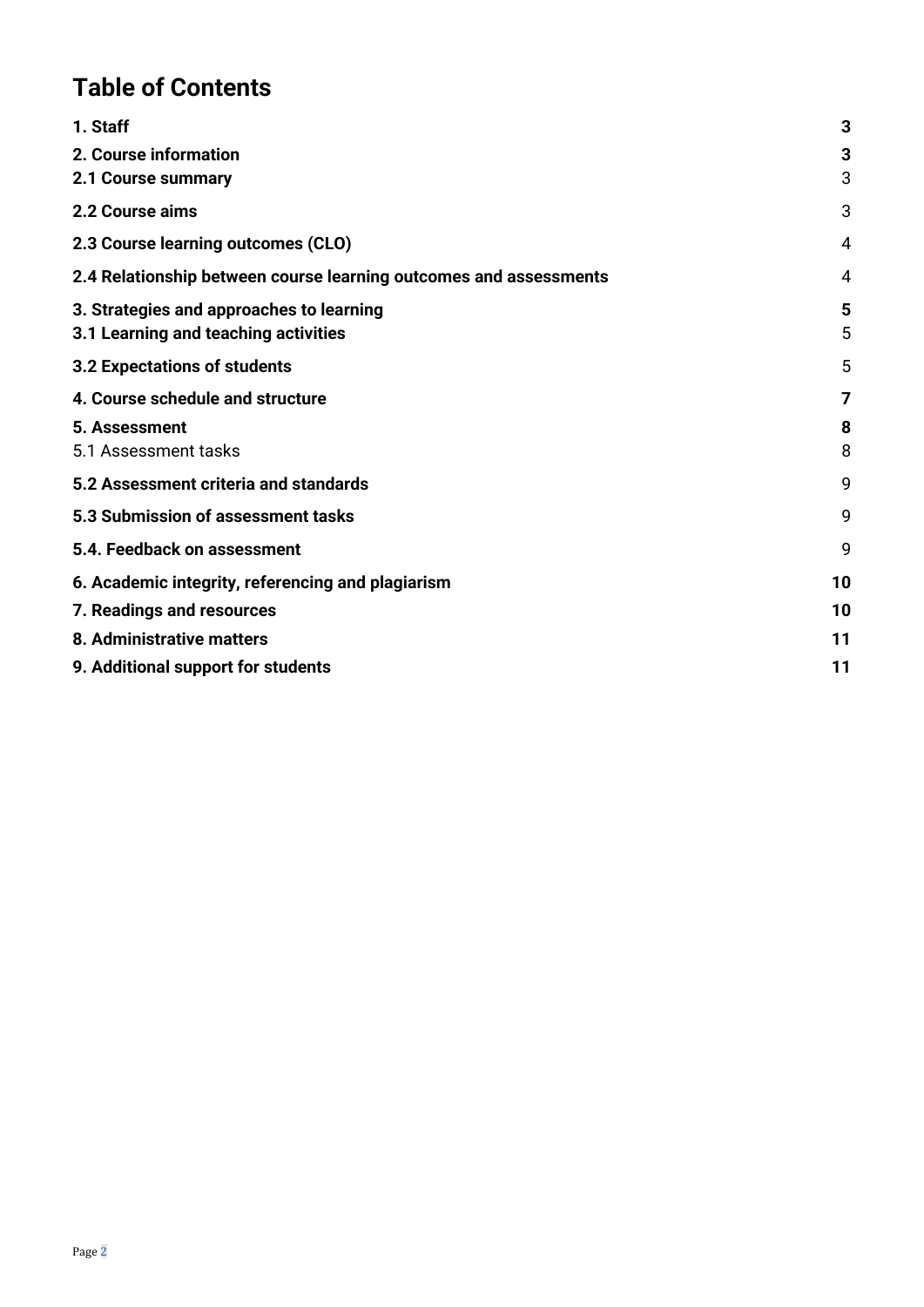# <span id="page-2-0"></span>**1. Staff**

| <b>Position</b>    | <b>Name</b>                 | <b>Email</b>                                   | <b>Consultation times Contact Details</b><br>and locations |           |
|--------------------|-----------------------------|------------------------------------------------|------------------------------------------------------------|-----------|
| Course<br>Convenor | Dr Nicole Jones             | n.jones@unsw.edu.au                            | By appointment                                             | 90651213  |
| Co-<br>convenor    | Dr Angela Finch             | a.finch@unsw.edu.au                            | By appointment                                             | 9065 1017 |
| Lecturer           | Dr Trudie Binder            | w.binder@unsw.edu.au                           | By appointment                                             |           |
| Lecturer           | Dr Jane Carland             | jane.carland@svha.org.au                       | By appointment                                             |           |
| Lecturer           | A/Prof Lu Liu               | lu.liu@unsw.edu.au                             | By appointment                                             |           |
| Lecturer           | Mr Martin Le Nedelec        | m.lenedelec@unsw.edu.au                        | By appointment                                             |           |
| Lecturer           | <b>Prof Margaret Morris</b> | m.morris@unsw.edu.au                           | By appointment                                             |           |
| Lecturer           |                             | Dr Frederic von Wegner f.vonwegner@unsw.edu.au | By appointment                                             |           |

# <span id="page-2-1"></span>**2. Course information**

Units of credit: 6

Pre-requisite(s): PHAR2011 or NEUR2201

Teaching times and locations:<http://timetable.unsw.edu.au/2022/PHAR3202.html>

### <span id="page-2-2"></span>**2.1 Course summary**

The course will build on the information you have gained in Pharmacology (PHAR2011) and Physiology (2101 & 2201) as well as Biochemistry (BIOC2101/2181)), Molecular Biology (2201/2291), Chemistry (2021/2041) or Neuroscience Fundamentals (NEUR2201). This course will cover the basic principles of neuropharmacology with an emphasis on drug action on the central and peripheral nervous systems. The course will focus on how the major groups of neurotransmitters, including monoamines, amino acids and neuropeptides, influence the operation of the nervous system. Drugs targeting these transmitter systems will be examined. Issues surrounding drug entry into the central nervous system will be addressed. Clinical applications of neuropharmacology, the link between neuropharmacology and behaviour, and current research investigating the development of drugs for neuronal targets will be addressed. Practical classes will complement the lecture material.

#### <span id="page-2-3"></span>**2.2 Course aims**

Building on basic pharmacology skills learned in PHAR2011 and NEUR2201, the objectives of this course are to: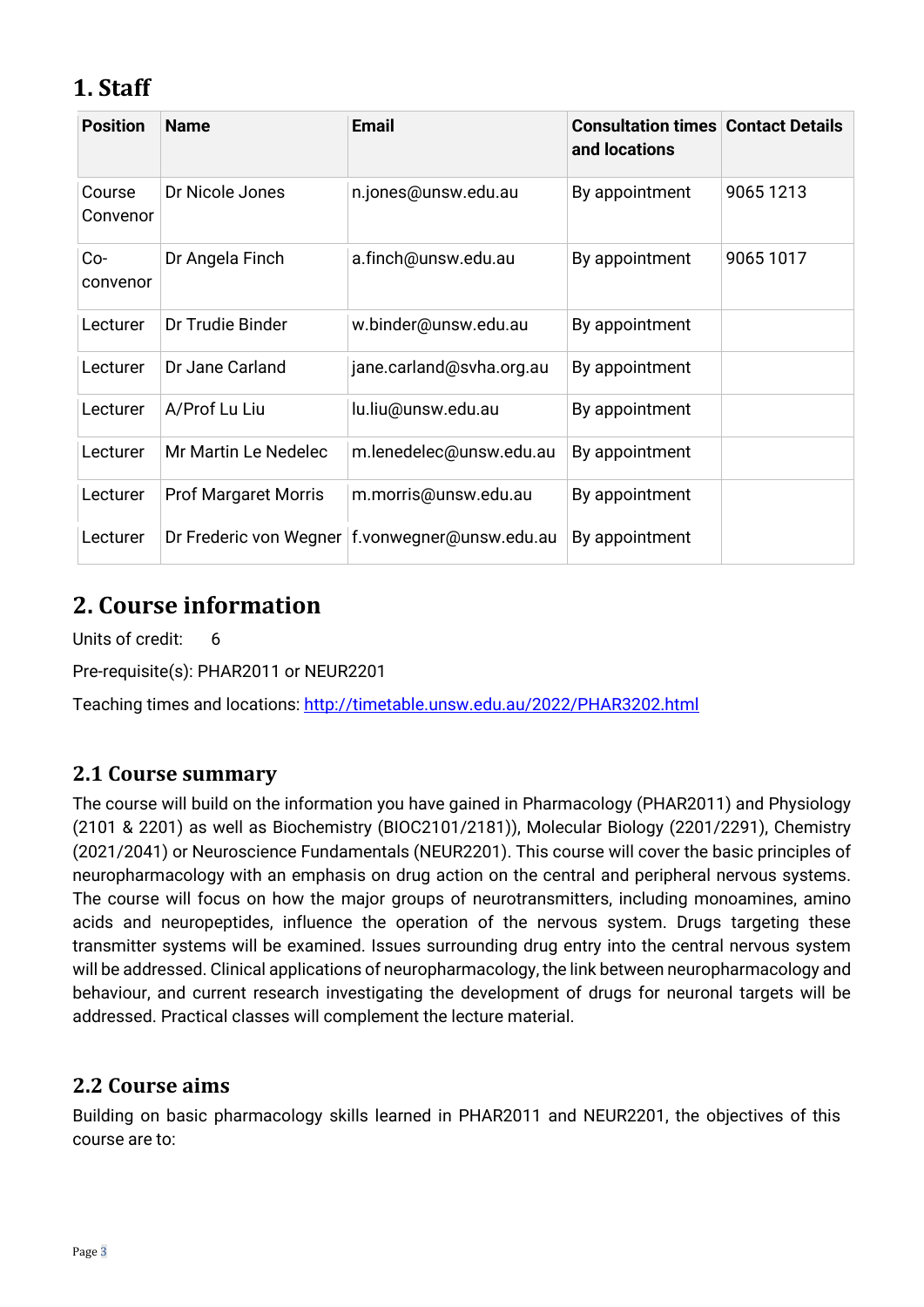- 1. provide both knowledge and conceptual understanding of the use and action of various classes of drugs in the treatment of different human diseases affecting the brain.
- 2. develop an appreciation of the need for further research to identify new drug targets for more effective therapies.

## <span id="page-3-0"></span>**2.3 Course learning outcomes (CLO)**

At the successful completion of this course you (the student) should be able to:

- 1. Describe the synthetic and metabolic pathways and functions of the major CNS neurotransmitters
- 2. Describe the mechanism of action of specified drug classes used to treat the major types of brain and mind disorders.
- 3. Generate, analyse and interpret neuropharmacology data.
- 4. Apply knowledge of neuropharmacology techniques and theory to design experiments and test hypotheses.
- 5. Demonstrate the ability to work in teams and communicate scientific information effectively to a variety of audiences and in a variety of formats.

#### <span id="page-3-1"></span>**2.4 Relationship between course learning outcomes and assessments**

| Course<br><b>Learning</b><br><b>Outcome</b><br>(CLO) | <b>LO Statement</b>                                                                                                                                      | <b>Related Tasks &amp; Assessment</b> |
|------------------------------------------------------|----------------------------------------------------------------------------------------------------------------------------------------------------------|---------------------------------------|
| CLO <sub>1</sub>                                     | Describe the synthetic and metabolic pathways and  1, 2, 3, 4<br>functions of the major CNS neurotransmitters                                            |                                       |
| CLO <sub>2</sub>                                     | Describe the mechanism of action of specified drug   1, 2, 3, 4<br>classes used to treat the major types of brain and<br>mind disorders                  |                                       |
| CLO <sub>3</sub>                                     | Generate, analyse and interpret neuropharmacology   1, 2, 3, 4<br>data.                                                                                  |                                       |
| CLO <sub>4</sub>                                     | Apply knowledge of neuropharmacology techniques   1, 2, 4<br>and theory to design experiments and test<br>hypotheses.                                    |                                       |
| CLO <sub>5</sub>                                     | Demonstrate the ability to work in teams and<br>communicate scientific information effectively to a<br>variety of audiences and in a variety of formats. | 3                                     |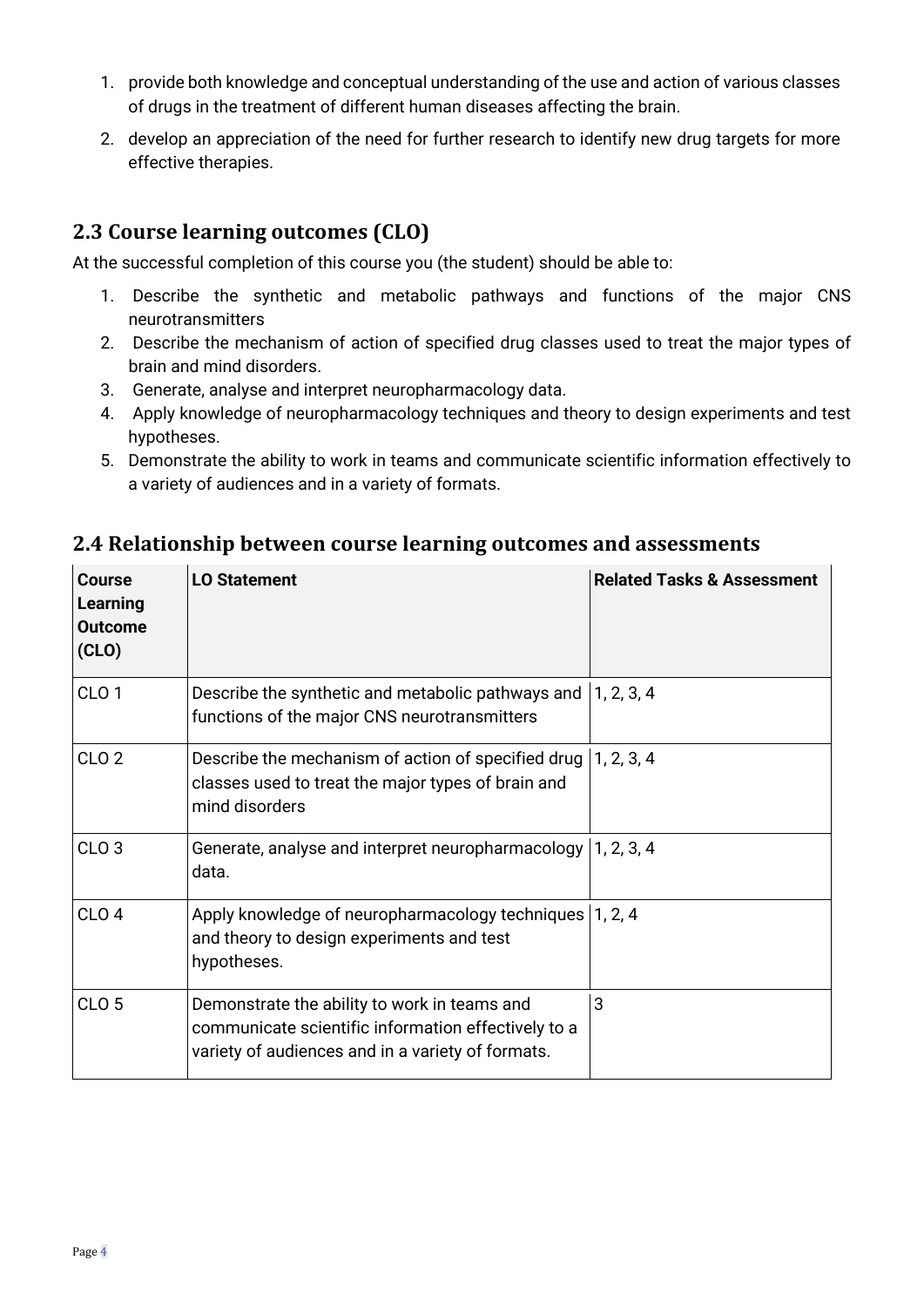# <span id="page-4-0"></span>**3. Strategies and approaches to learning**

### <span id="page-4-1"></span>**3.1 Learning and teaching activities**

The learning and teaching philosophy underpinning this course is centred on student learning and aims to create an environment, which interests, challenges and enthuses students. The teaching is designed to be relevant and engaging in order to prepare students for future careers.

Although the primary source of information for this course is the lecture material, effective learning can be enhanced through self-directed use of other resources such as textbooks and Web based sources. Your practical classes will be directly related to the lectures, and it is essential to prepare for practical classes before attendance. It is up to you to ensure you perform well in each part of the course; preparing for classes; completing assignments; studying for exams and seeking assistance to clarify your understanding

Learning activities occur on the following days and times:

**Lectures**: Topics being covered each week can be found on the course timetable. The topics will be covered via pre-recorded lectures or online modules and will be available online prior to the week scheduled.

**Tutorials**: You should attend one session per week, delivered face to face (or online for approved students) on Wednesday at either 9-10 am, 10-11 am or 11 am-12 pm, Mathews 106.

**Laboratory practicals**: You should attend the laboratory practicals to be held face to face (or online for approved students) on Thursdays 10 am  $-$  1 pm or 2 -5 pm. The practicals are a core part of your learning experience in the sciences.

**Q & A sessions**: Online on Tuesday 1-2pm.

**Progress Exam**: Week 5 (covers content from weeks 1-4) and will be held during the Q & A time slot of week 5.

Information regarding weekly activities will be available via the interactive timetable on Moodle and in weekly announcements via Moodle.

#### <span id="page-4-2"></span>**3.2 Expectations of students**

Students are reminded that UNSW recommends that a 6 units-of-credit course should involve about 150 hours of study and learning activities. The formal learning activities total approximately 61 hours throughout the term and students are expected (and strongly recommended) to do at least the same number of hours of additional study.

**The** *Q&A sessions* are provided to allow you the opportunity to clarify points covered in each week's topics. You should review the weeks topics and make notes well in advance of the Q&A session. You should then review your notes and write down any questions you have about these topics and bring those questions along to the Q&A session.

To assist in the development of research and analytical skills *practical classes and tutorials* will be held. These classes and tutorials allow students to engage in a more interactive form of learning than is possible in the lectures. The skills you will learn in practical classes and tutorials are relevant to your development as professional scientists.

**The practical classes and tutorials** help you to achieve course learning outcomes 1-4. You need to complete any preparation work set prior to attending these classes. This might include pre-lab modules,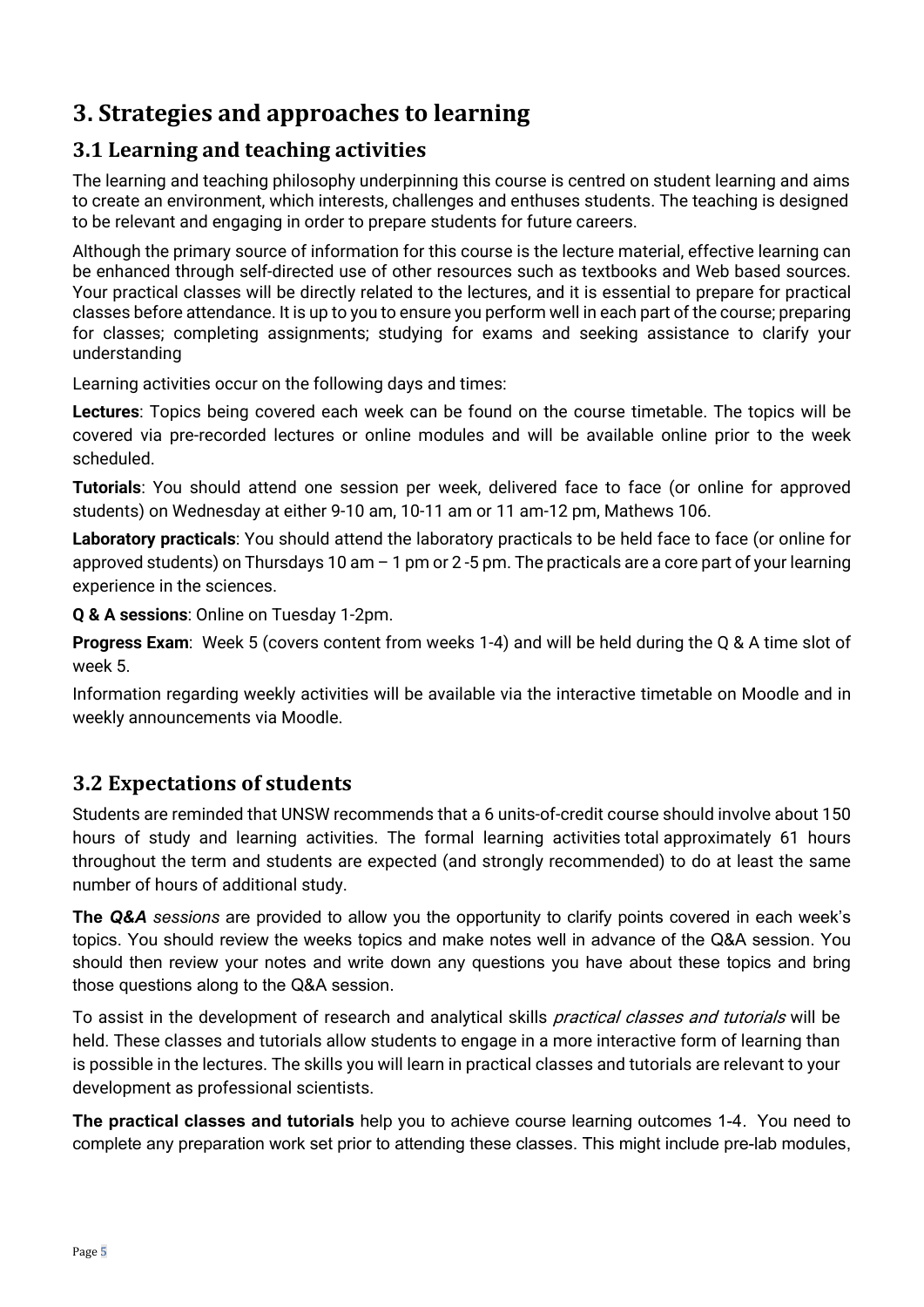answering questions. Attendance at practical classes and tutorials will be recorded at the start of each class.

If you wish to contact the course convenors or staff, you can do so by e-mail, using the details provided in section 1 of this document and on the course Moodle page. We are committed to providing the best experience and outcome for all students and will therefore endeavour to respond to e-mails as soon as possible, but please consider the following:

- Standard work hours are Monday to Friday from 8 am to 6 pm. E-mail correspondence received outside of this time may be dealt with from the next working day.
- All staff and students have busy schedules and multiple commitments, so while staff will endeavour to answer e-mail correspondence as quickly as possible, please apply appropriate expectations in this regard (i.e. within 48 hours and on a workday).
- Please only use Teams messaging to communicate with the course staff *during class*. Outside of class please use e-mail.
- All digital correspondence, including e-mail, Teams messages, and messages on discussion forums should be respectful, courteous, and polite.

To help us improve the course, please consider providing us with feedback by acting as a student liaison, and/or by completing the MyExperience survey later in the term.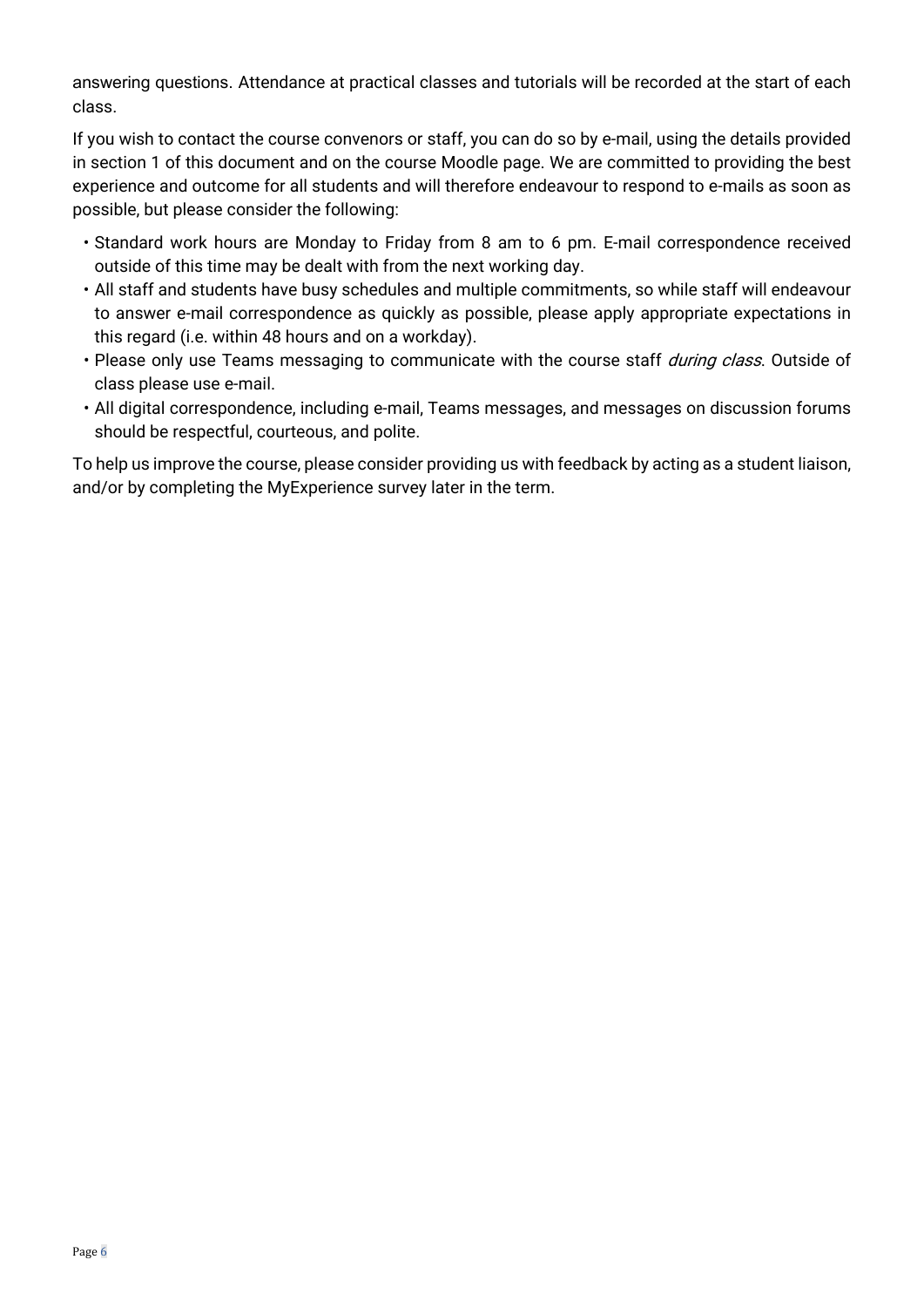# <span id="page-6-0"></span>**4. Course schedule and structure**

This course consists of 41 hours of class contact hours. You are expected to take an additional 109 hours of non-class contact hours to watch lectures, take notes, and complete assessments and exam preparation.

| <b>Week</b>       | <b>Topic</b>                                                                                                        | <b>Activity</b><br>[Learning opportunity]                                                                                                                                     | <b>Related</b><br><b>CLO</b> |
|-------------------|---------------------------------------------------------------------------------------------------------------------|-------------------------------------------------------------------------------------------------------------------------------------------------------------------------------|------------------------------|
| Week 1            | • Neurochemical transmission &<br>neuromodulation<br>• Serotonin / Noradrenaline<br>• Acetylcholine / Dopamine      | • Tutorial: Summarising Research<br><b>Articles</b><br>· Practical: Behavioural<br>Pharmacology<br>$\bullet$ Q&A                                                              | 1, 3, 4, 5                   |
| Week 2            | • ATP and NO as neurotransmitters<br>• Neuropeptides as transmitters                                                | • Tutorial: Cutting Edge Research in<br>Neuropharmacology - How can<br>we study neurotransmission?<br>· Practical: Behavioural<br>pharmacology in crickets I<br>$\bullet$ Q&A | 1, 3, 4, 5                   |
| Week 3            | • Amino Acids - Glutamate<br>• Amino Acids - GABA and Glycine                                                       | • Tutorial: CNS Neurotransmitters<br>• Behavioural pharmacology in<br>crickets II<br>$\bullet$ Q&A                                                                            | 1, 3, 4, 5                   |
| Week 4            | • Neurotrophic factors<br>• Mood / Psychiatric Disorders I                                                          | • Tutorial: Treatments for Mood /<br><b>Psychiatric Disorders</b><br>• Practical: Actions of barbiturates<br>$\bullet$ Q&A                                                    | 1, 2, 3, 4,<br>5             |
| Week <sub>5</sub> | • Mood / Psychiatric Disorders II<br>• Therapeutic use of stimulants                                                | <b>Allocated Groupwork Time</b>                                                                                                                                               | 2, 3, 5                      |
| Week 7            | • Drug Addiction / Dependence<br>• Pain and Analgesia in CNS                                                        | • Tutorial: Drugs of Addiction<br>· Practical: Research Debate<br>Presentations<br>$\bullet$ Q&A                                                                              | 2, 3, 5                      |
| Week 8            | • Stroke and Neuroprotection<br>Epilepsy and anticonvulsants<br><b>Treatments for Parkinson's</b><br><b>Disease</b> | • Tutorial: Neuronal Toxicity<br>· Practical: Seizures<br>$\bullet$ Q&A                                                                                                       | 2, 3, 4, 5                   |
| Week 9            | • Neurodegeneration: Alzheimer's<br>Disease<br>• Neurodegeneration: ALS and<br>Huntington's Disease                 | • Tutorial: Neuronal Toxicity<br>• Practical: Tissue Culture -<br>neuronal toxicity I<br>$\bullet$ Q&A                                                                        | 2, 3, 4, 5                   |
| Week 10           | • General and Local Anaesthetics<br>• CNS drugs and blood brain barrier                                             | • Tutorial: Neuronal Toxicity<br>• Practical: Tissue Culture -<br>neuronal toxicity II<br>$\bullet$ Q&A                                                                       | 2, 3, 4, 5                   |

Exam Period: 12 August – 25 August Supplementary Exam Period: 5 September – 9 September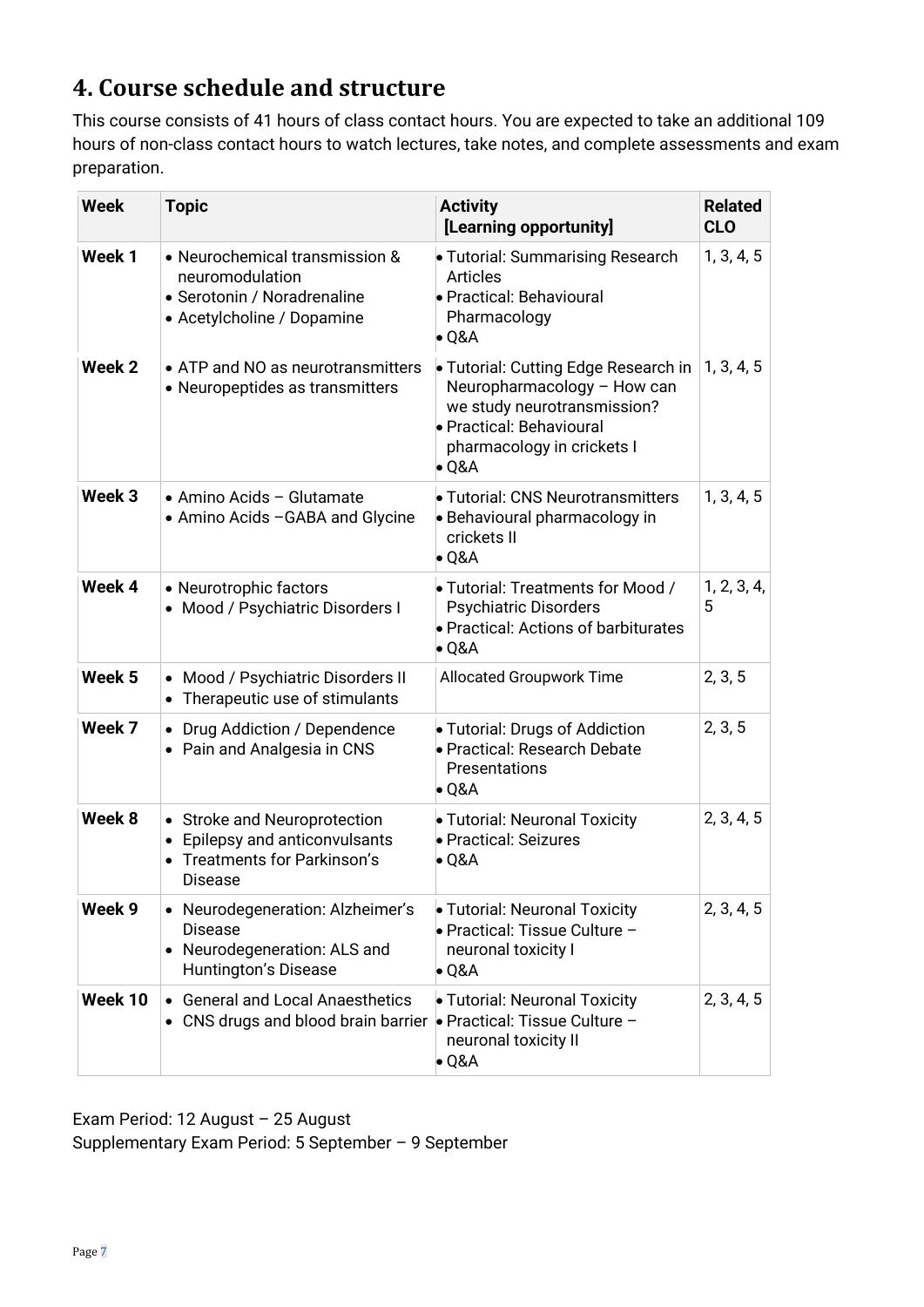# <span id="page-7-0"></span>**5. Assessment**

#### <span id="page-7-1"></span>5.1 Assessment tasks

| <b>Assessment task</b>                                                         | Length                                                             | Weight | <b>Mark</b> | Due date and time                                                                                            |
|--------------------------------------------------------------------------------|--------------------------------------------------------------------|--------|-------------|--------------------------------------------------------------------------------------------------------------|
| <b>Assessment 1:</b><br>Progress Exam                                          | 50 min                                                             | 15     | 100         | 28 <sup>th</sup> June 1pm                                                                                    |
| <b>Assessment 2:</b><br><b>Practical Quizzes</b>                               | 3 quizzes                                                          | 10     | 100         | Weeks 2, 5 & 9                                                                                               |
| <b>Assessment 3:</b><br>'Controversial Research Topic in<br>Neuropharmacology' | 3 blog posts<br>Debate: 15 min<br>Debate<br>Synopsis: 500<br>words | 20     | 100         | • Blog posts – weeks 2, 4 & 8<br>• Debate plan week 3<br>• Debate Synopsis Teamwork<br>assessment – week $8$ |
| <b>Assessment 4:</b><br><b>End of Session Examination</b>                      | 2 <sub>h</sub>                                                     | 55     | 100         | Exam Period: 12 August $-25$<br>August                                                                       |

**Assessment 1: Progress Exam.** This exam will give you feedback on how you are succeeding in the course. It will test not only your knowledge of drugs used to treat major classes of brain and mind disorders but also your ability to apply the knowledge you have acquired from multiple lectures, tutorials and practicals to neuropharmacology experimental and clinical scenarios. The examinations may be in the format of MCQ, short and long answer questions. The questions will be based on the material covered in the lectures, practical classes and tutorials. Material covered prior to the progress exam may again be examined in the final exam.

**Assessment 2: Practical Quizzes.** This assessment will be in the format of MCQ and short answer questions. There will be three online practical quizzes over the course of the term, each worth 3.33%.

**Assessment 3: Controversial Research Topic in Neuropharmacology.** You will work in teams of 3-5 to research a "Controversial Research Topic in Neuropharmacology". Each group member will participate in the development of an argument for or against a given topic and present it to the class during the designated practical time slot (12.5%). Each group will be required to keep a log of the contributions made by each group member. Following the debate, individual group members will also submit a synopsis of their own group's debate and research into the topic. The group oral presentation (research debate) is worth 12.5%, the group work log is worth 2.5%, and the individual written synopsis is worth 5%. Separate marking rubrics will be used to evaluate the group oral presentation, groupwork log and individual synopsis.

**Assessment 4: End of Session Examination.** The end of session examination will test not only your knowledge of drugs used to treat major classes of brain and mind disorders but also your ability to apply the knowledge you have acquired from multiple lectures, tutorials and practicals to neuropharmacology experimental and clinical scenarios. The examinations may be in the format of MCQ, short and long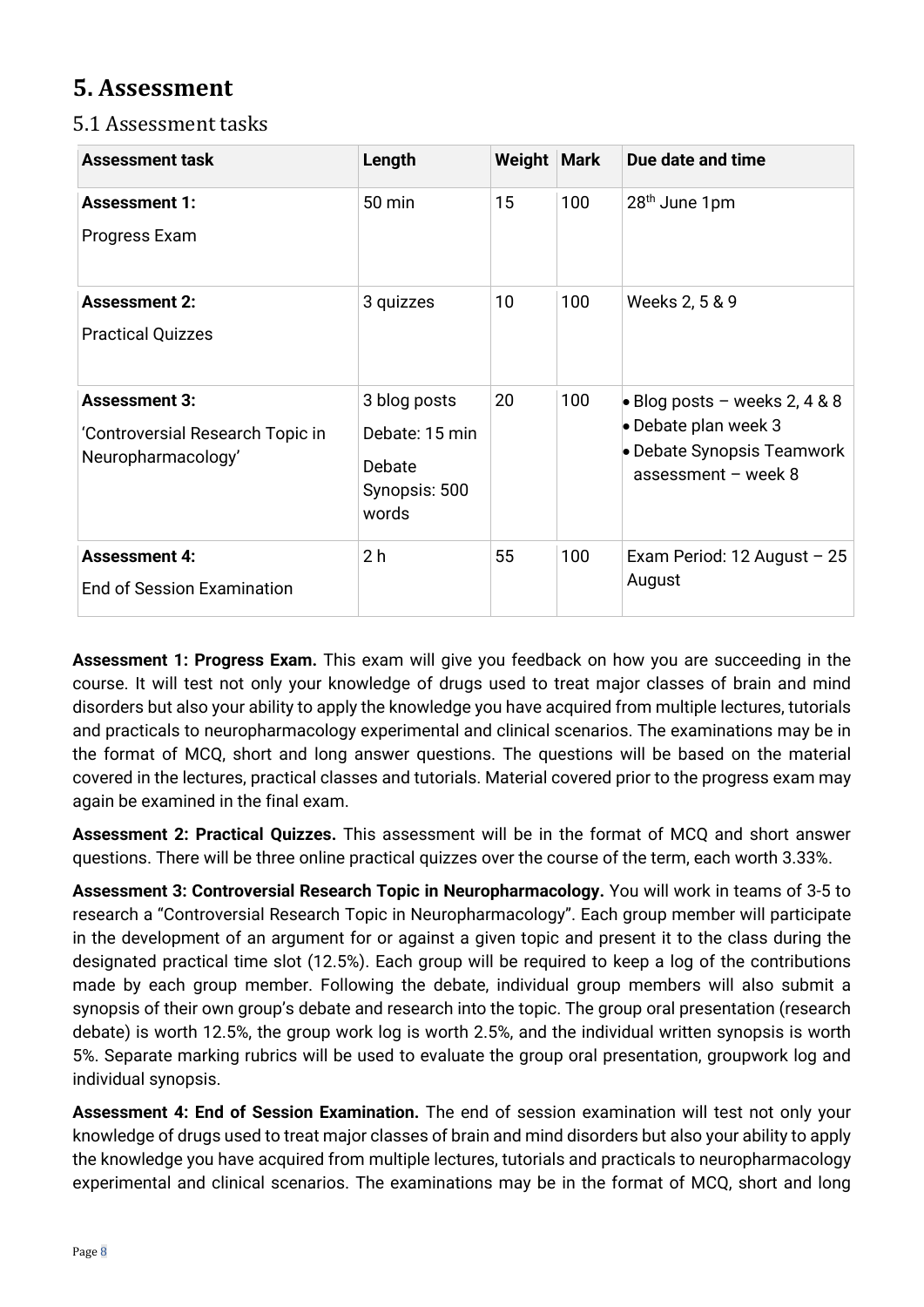answer questions. The questions will be based on the material covered in the lectures, practical classes and tutorials.

#### **Further information**

UNSW grading system:<https://student.unsw.edu.au/grades>

UNSW assessment policy:<https://student.unsw.edu.au/assessment>

### <span id="page-8-0"></span>**5.2 Assessment criteria and standards**

Practice exam questions will be made available to you via Moodle, as well as during the tutorials.

Details regarding the assessment tasks will be provided to you during the classes in week 1, as well as being available on the course Moodle page. A detailed marking rubric for the Controversial Research Topic in Neuropharmacology assessment task will be provided to you via the course Moodle page.

#### <span id="page-8-1"></span>**5.3 Submission of assessment tasks**

#### **Late Submission**

UNSW has standard late submission penalties as outlined in the UNSW Assessment Implementation Procedure, with no permitted variation. All late assignments (unless extension or exemption previously agreed) will be penalised by 5% of the maximum mark per day (including Saturday, Sunday and public holidays). For example, if an assessment task is worth 30 marks, then 1.5 marks will be lost per day (5% of 30) for each day it is late. So, if the grade earnt is 24/30 and the task is two days late the student receives a grade of  $24 - 3$  marks = 21 marks.

Late submission is capped at 5 days (120 hours). This means that a student cannot submit an assessment more than 5 days (120 hours) after the due date for that assessment.

#### **Special Consideration**

If you experience a short-term event beyond your control (exceptional circumstances) that impacts your performance in a particular assessment task, you can apply for Special Considerations.

You must apply for Special Consideration **before** the start of your exam or due date for your assessment, except where your circumstances of illness or misadventure stop you from doing so.

If your circumstances stop you from applying before your exam or assessment due date, you must **apply within 3 working days** of the assessment, or the period covered by your supporting documentation.

More information can be found on the [Special Consideration website.](https://www.student.unsw.edu.au/special-consideration)

#### <span id="page-8-2"></span>**5.4. Feedback on assessment**

**Assessment 1: Progress Exam.** Individual marks are provided via Moodle once the exams have been graded. Cohort feedback is provided in the form of a post or podcast via the course Moodle page in week 7.

**Assessment 2: Practical Quizzes.** Students will receive individual written feedback on quizzes and results will be posted on Moodle.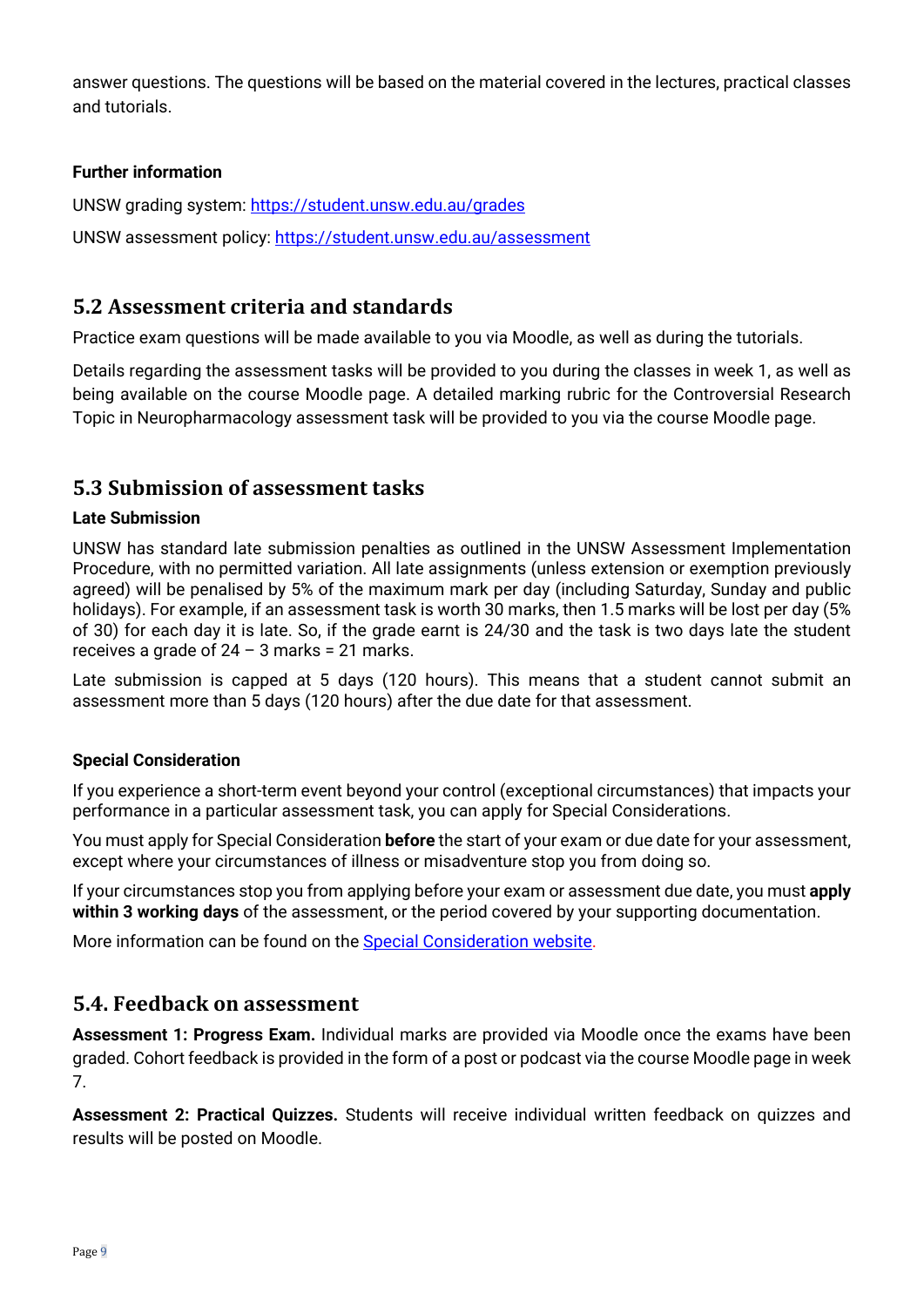**Assessment 3: Controversial Research Topic in Neuropharmacology.** Written feedback sheets will be returned to the group for the presentation, online written feedback will be provided on the groupwork logs and online written feedback will be provided for the synopsis. All results will be posted on Moodle.

**Assessment 4: End of Session Examination.** Cohort feedback is provided once the exams are completed in the form of a post in Moodle.

# <span id="page-9-0"></span>**6. Academic integrity, referencing and plagiarism**

**Referencing** is a way of acknowledging the sources of information that you use to research your assignments. You need to provide a reference whenever you draw on someone else's words, ideas or research. Not referencing other people's work can constitute plagiarism.

Please use Vancouver or APA referencing style for this course.Further information about referencing styles can be located at

<https://student.unsw.edu.au/referencing>

Academic integrity is fundamental to success at university. Academic integrity can be defined as a commitment to six fundamental values in academic pursuits: honesty, trust, fairness, respect, responsibility and courage.[1](#page-9-2) At UNSW, this means that your work must be your own, and others' ideas should be appropriately acknowledged. If you don't follow these rules, plagiarism may be detected in your work.

Further information about academic integrity and **plagiarism** can be located at:

- The Current Students site <https://student.unsw.edu.au/plagiarism>, and
- The ELISE training site https://subjectquides.library.unsw.edu.au/elise

The Conduct and Integrity Unit provides further resources to assist you to understand your conduct obligations as a student: <https://student.unsw.edu.au/conduct>.

# <span id="page-9-1"></span>**7. Readings and resources**

Recommended Primary Text:

• Nestler, Hyman, Holtzman and Malenka; Molecular Neuropharmacology: A Foundation for Clinical Neuroscience. 3rd Edition McGraw Hill, 2015. This book is available for purchase through the UNSW bookshop and there will be a copy available in the UNSW library.

Additional reading suitable as Secondary Resources:

Brunton, Lazo and Parker; Goodman and Gilman's The Pharmacological basis of therapeutics. 11<sup>th</sup> Edition. McGraw Hill. There are copies of this textbook and there is also an electronic resource – both are available through the UNSW library.

<span id="page-9-2"></span><sup>1</sup> International Center for Academic Integrity, 'The Fundamental Values of Academic Integrity', T. Fishman (ed), Clemson University, 2013.